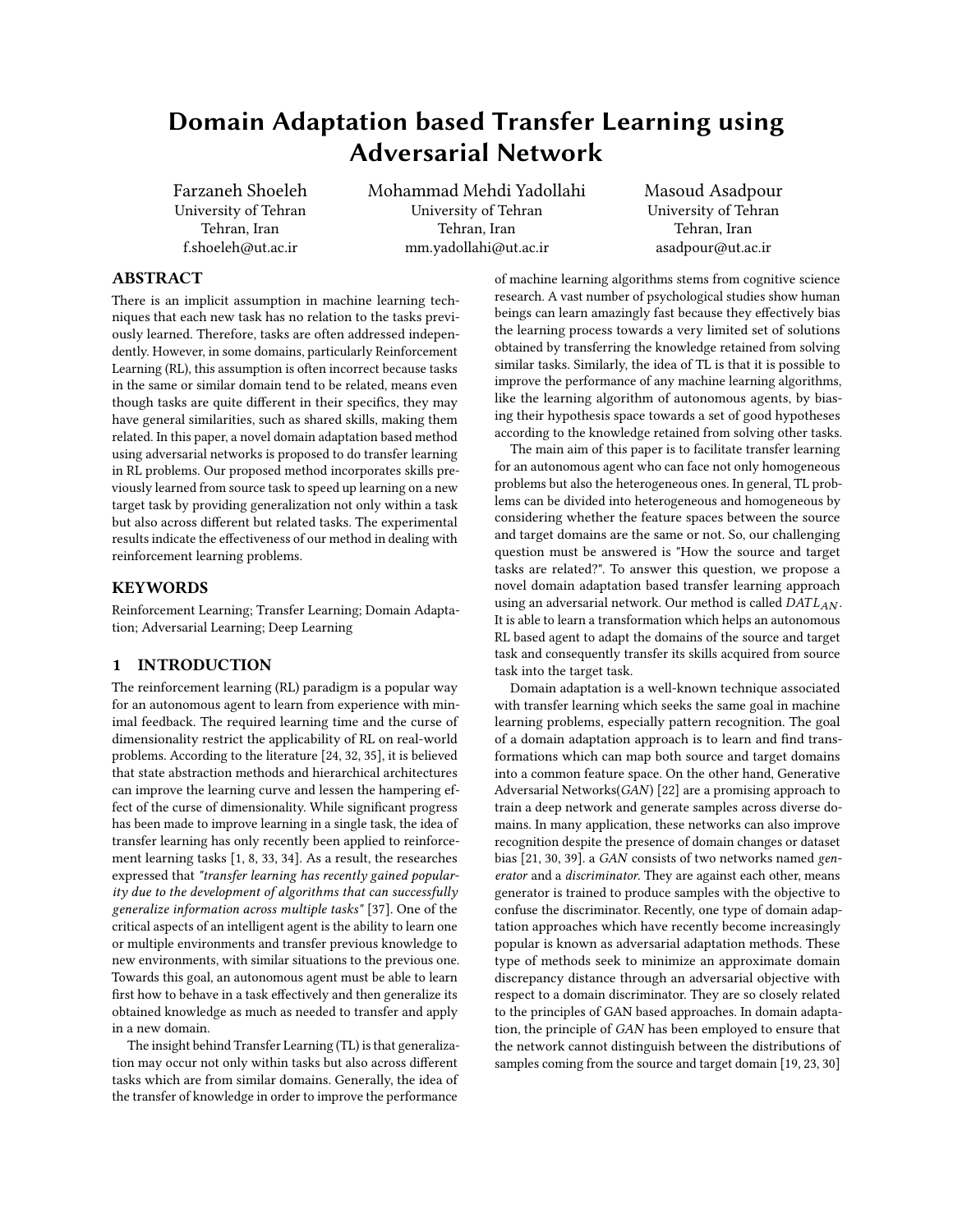Our proposed method, DATLAN, leverages adversarial domain adaptation principles to discover related skills between the source and target tasks, transfer them, and boost the learning performance of agent in the target task.  $DATA_{AN}$  method has three main steps: first, learning source task and extracting abstract skills by modeling both agent experiences and environment dynamics in connectivity graph. Second, finding the state-action inter-task mappings implicitly by leveraging adversarial domain adaptation technique to learn a common feature space where the source and target domains can be aligned, and then efficiently transferring the previously learned skills into the target task to learn this new environment. The results from experiments demonstrate that the proposed method is able to find the relation between tasks and consequently transfer effectively skills which were learned in source task. The proposed method improves the performance of agent in target task using the transferred knowledge.

The rest of this paper is organized as follows. Section [2](#page-1-0) presents an overview of the related work. In Section [3,](#page-2-0) the proposed skill based transfer learning via domain adaptation approach is described. Experiments and results are reported in Section [4,](#page-4-0) and Section [5](#page-6-7) contains the conclusion and direction for future works.

#### <span id="page-1-0"></span>2 RELATED WORK

As the type of transferred knowledge can be primarily characterized by its level of specificity [\[36\]](#page-7-7), the possible knowledge transfer approaches can be classified into two main categories accordingly: low-level knowledge transfer and highlevel knowledge transfer. In RL domain, low-level information can be considered as  $(s, a, r, s')$  tuples, an action-value function<br> $\Omega$ , a policy  $\pi$ , or a full model of the task, whereas high-level Q, a policy  $\pi$ , or a full model of the task, whereas high-level information can be considered as a subset of all actions used in some situations or partial policies, skills or options, rules, important features for learning, proto-value functions [\[31\]](#page-7-8), shaping rewards, or subtask definition.

As claimed in [\[36\]](#page-7-7) and [\[38\]](#page-7-9), it makes intuitive sense that high-level knowledge may transfer better across tasks since they can be obtained more independently compared to lowlevel information. Low-level knowledge can all be directly leveraged to initialize a learner in the target task. On the other hand, high-level information may not directly be applicable to transfer learning algorithms to fully define an initial policy for the agent in the target task. However, such information would guide the agent during its learning in the new target environment. Moreover, transfer learning algorithms using high-level knowledge assist the agent to learn a new task more effectively than lower-level information. Please note that the proposed method tries to transfer high-level knowledge, namely a set of skills which were acquired from source task into the target task.

By transferring skills, our method tends to detect and transfer similar region among source and target task. The idea of transferring similar regions among tasks was firstly proposed in [\[28,](#page-7-10) [29\]](#page-7-11) where the similar regions are determined using the similarity between samples in source and target, indeed using low-level knowledge. In contrast, our proposed method tries

to transfer similar regions identified with high-level knowledge. Asadi et. al [\[6,](#page-6-8) [7\]](#page-6-9) present an agent that learns options and transfers them between different tasks. The agent tries to find subgoals in the source task through identifying states that are "locally from a significantly stronger attractor for state space trajectories" [\[6\]](#page-6-8). Considering such subgoals helps the agent define options. In [\[6,](#page-6-8) [7\]](#page-6-9) source and target tasks differ only in the reward function, while the proposed method would be applied to the source and target tasks that may differ in possible state transitions and state-action space.

As suggested by Lazaric et al. in [\[27\]](#page-7-12), transfer learning approaches in RL problems can be categorized based on the number of involving source tasks and the difference between source and target domains: 1) Transfer from one source task to one target task with fixed domain, 2) Transfer across several tasks (including a set of source tasks) with fixed domain, 3) Transfer across several tasks with different domains. As a principle, it is stated that "the domain of a task is determined by its state-action space, while the specific structure and goal of the task are defined by the dynamics and rewards" [\[27\]](#page-7-12). According to this definition, the first and second categories consist of problems whose state-action spaces are the same. In contrast, source and target tasks in the third category have different domains, meaning different state-action variables. While this category is more common in real-world problems, it involves one additional challenging issue to define the mapping between the source and target state-action variables. In literature, such mappings are referred to Inter-task Mappings. According to the presented categories, our proposed method lies in the third case. It leverages a domain adaptation neural network to find the inter-task mapping between source and target tasks driven from different domains.

In literature, most of the researchers assume that the intertask mappings are predefined by experts according to their experience or intuition. There are some researchers who design mechanisms to select good mappings from several predefined mappings. In [\[16\]](#page-6-10), two algorithms were proposed to select the best mapping from multiple mappings for both modelbased and model-free RL algorithms to transfer from multiple inter-task mappings. Similarly, the authors proposed a method in [\[17\]](#page-6-11) to autonomously select mappings from the set of all possible inter-task mappings. In [\[14\]](#page-6-12), authors proposed a many-to-one mapping for the transfer learning, named linear multi-variable mapping. It uses the linear combination of the information from different related state variables and action to initialize the target task learning. However, their approach still requires an expert to provide the parameters of the linear combination, and the optimal parameter values are not easy to be given.

There are also some methods for learning inter-task mapping automatically. In [\[12\]](#page-6-13), authors used a Neural Network to map actions from the source domain to the target domain by observing the results of the two actions in the source domain and target domain so as to learn the weights of the network. However, the mapping between the states is predefined by an expert. On the other hand, researches in [\[13\]](#page-6-14) proposed an artificial neural network based method to learn both action and state inter-task mapping between source task and target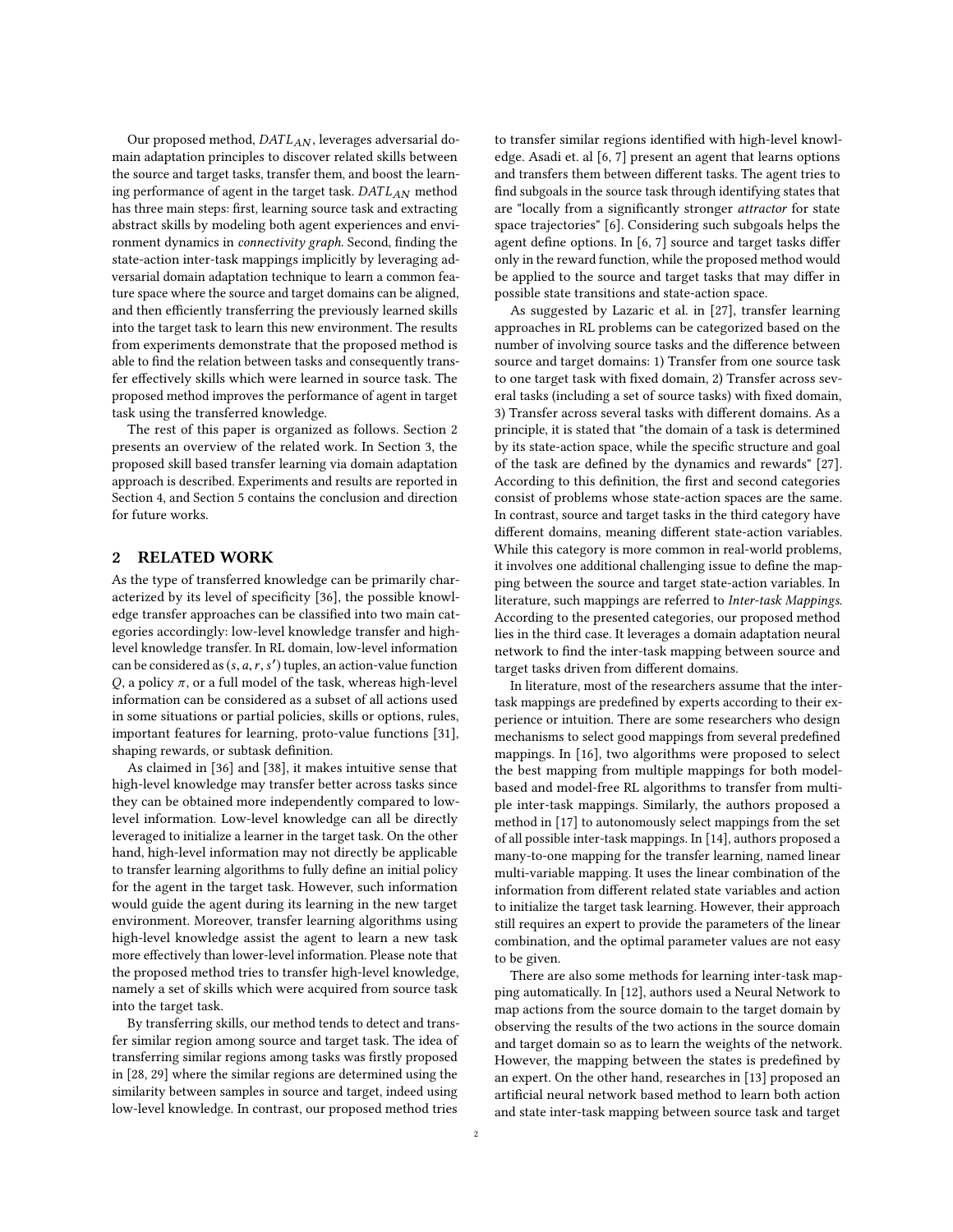task. The obtained inter-task mapping is used to transfer the knowledge learned in the source task into the target task for initialization.

The closest approaches related to our work are the approaches which are trying to find an inter-task mapping for a pair of tasks or finding the MDP similarities in order to have effective TL approach [\[4,](#page-6-15) [18\]](#page-6-16). Authors in [\[5\]](#page-6-17) proposed a transfer learning framework which learns the inter-task mapping by representing the source and target data, in a form of  $(s, a, s')$ ,<br>in a high dimensional space discovered using space coding in a high dimensional space discovered using sparse coding, projection, and Gaussian process.

In [\[2,](#page-6-18) [3\]](#page-6-19), authors proposed a transfer learning method in the context of policy gradient RL. The multi-task learning method proposed in [\[2\]](#page-6-18) transfers the shared knowledge between sequential decision making tasks by incorporating latent basis into policy gradient learning. In [\[3\]](#page-6-19), the proposed system transfers the source samples into the target by discovering a high-level feature space through learning inter-task mapping via an unsupervised manifold alignment. Similarly, Bocsi et. al in [\[11\]](#page-6-20) proposed an alignment-based transfer learning method for robot models. The primary differences with our work are that they focused on transferring models or policies/samples between different tasks, rather than high-level knowledge, i.e. skills, therefore the authors needed a similarity metric for MDPs. Deposit the invaluable research done for transfer learning in the RL realm, to the best of our knowledge, there are still open directions in this area to transfer autonomously learning without requiring any background knowledge.

## <span id="page-2-0"></span>3 DOMAIN ADAPTATION BASED TRANSFER LEARNING USING ADVERSARIAL NETWORK

In our proposed method, the autonomous agent uses a domain adaptation technique to discover a mapping that can align the state-action spaces of the new environment to the one which was learned previously. This mapping is called intertask mapping between state-action spaces of the source and target environments. Here, we utilize the concept of domain adaptation technique in order to facilitate transfer learning across domains with different state-action spaces. Our proposed agent must perform three learning phases: 1) Learning source task, 2) Learning the similarities between the source and target tasks, and 3) Learning target task.

As the first step, the agent should learn the source task properly and its experiences must be captured as high-level knowledge such as skills in order to be appropriately transferred. Many approaches have been proposed to extract skills in RL realm. Among them, we suggest using Graph-based Skill Learning method (GSL) which is proposed in [\[33\]](#page-7-2). The promising results demonstrated that GSL approach not only can find appropriate skills but also results in notable improvements in the learning performance of the agent. The agent's experiences are captured as a connectivity graph which gives information about both the agent's dynamic behavior and the environment's dynamics. The communities found from such graph divides the state-space into regions called accessible regions and the agent learns the problem by extracting a skill for each

accessible regions. GSL accomplishes hierarchical learning by decomposing a problem into the set of skills and then benefits Option framework [\[35\]](#page-7-1) to learn those skills.

After learning the source task, the next step is determining "How the two tasks with different state variables and actions are related?". A possible way to answer this question is finding a common latent space where the source and target tasks state-action spaces can be aligned. Domain adaptation is a well-known technique which seeks the same goal in pattern recognition. Considering a classification task where  $X$  is the input space and  $Y = \{0, 1, ..., L - 1\}$  is the set of L possible labels. Moreover, there are two different distributions over  $X \times Y$ , called the source domain  $D<sub>S</sub>$  and the target domain  $D<sub>T</sub>$ . An unsupervised domain adaptation learning algorithm is then provided with a labeled source sample S drawn i.i.d. from  $D_S$ , and an unlabeled target sample T drawn *i.i.d.* from  $D_T^X$ , which<br>is the marginal distribution of Dr. over X. is the marginal distribution of  $D_T$  over X.

$$
S = \{(x_i; y_i)\}_{i=1}^n \sim (D_S)^n
$$
;  $T = \{(x_i)\}_{i=n+1}^N \sim (D_T^X)^{n'}$   
with  $N = n + n'$  being the total number of samples

 $S = \{(x_i; y_i)\}_{i=1}^n \sim (D_S)^n$ ;  $T = \{(x_i)\}_{i=n+1}^N \sim (D_T^X)^{n'}$ <br>with  $N = n + n'$  being the total number of samples. The goal is to build a classifier  $v : X \rightarrow Y$  with a low target risk while having no information about the labels of  $D_T$ .

In following, we detail how to develop and feed a GAN to find the inter-task mapping, align the samples of the source and target tasks to each other, and consequently transfer the skills which were learned before into the new environment. To do so, we offer to adapt the state-of-the-art approach called domainadversarial neural network (DANN) which incorporating a domain adaptation component to neural networks [\[21\]](#page-6-4). We feed DANN with two following sets of samples, S and T which are collected from the source and target domain respectively:

$$
S = \{ (x_i^S, y_i^S) \}_{i=1}^n \quad \text{where}
$$
  
\n
$$
x_i^S = \langle s^S, a_1^S, s'_{a_1^S}, r_{a_1^S}, Q_{a_2^S}^{S^S}, a_2^S, s'_{a_2^S}, r_{a_2^S}, Q_{a_2^S}^{S^S}, \dots
$$
  
\n
$$
\dots, a_k^S, s'_{a_k^S}, r_{a_k^S}, Q_{a_k^S}^{S^S} >
$$
  
\n
$$
y_i^S = ID \text{ of the skill that sample(state) } s^S \text{ located in.}
$$

$$
T = \{ (x_i^T) \}^N_{i=n+1} \quad \text{where}
$$
  
\n
$$
x_i^T = \langle s^T, a_1^T, s'_{a_1^T}, r_{a_1^T}, Q_{a_1^T}^{s^T}, a_2^T, s'_{a_2^T}, r_{a_2^T}, Q_{a_2^T}^{s^T}, \dots
$$
  
\n
$$
\dots, a_k^T, s'_{a_k^T}, r_{a_k^T}, Q_{a_k^T}^{s^T} \rangle
$$
  
\n(2)

(1)

where  $x_i^s$  is the *i*th sample collected from source domain. This sample represents the current state  $s^s$ , the state transition sample represents the current state  $s^s$ , the state transition (doing action  $a^s$  in the source environment makes the state (doing action  $a_j^S$  in the source environment makes the state of agent change into  $s'_{a_j^S}$ , where  $j \in [1, 2, ..., k]$  and k is the possible number of actions can be choosen in the source environment), given reward from the source environment by choosing *j*th action  $r_{a_j^S}$ , and the q-value  $Q_{a_j^S}^{s_S}$  which presents the value of selecting  $a_j^S$  in current state,  $s^S \cdot y_i^S$  indicates the ID of the skill in which the current state  $s^S$  located. Similarly,  $r^T$  represents the ith instance sampled from the target domain.  $\overline{r_i}$  is the interest of sample representation in Figure [1](#page-3-0) illustrates an example of sample representation in  $T_i$  represents the *i*th instance sampled from the target domain.<br>igure 1 illustrates an example of sample representation in Maze environment. Please note that in our setting, for each sample in source domain  $y_i^S$  is discovered through learning<br>the source took, but  $y_i^T$  is not defined yet in the terget domain the source task, but  $y_i^T$  is not defined yet in the target domain.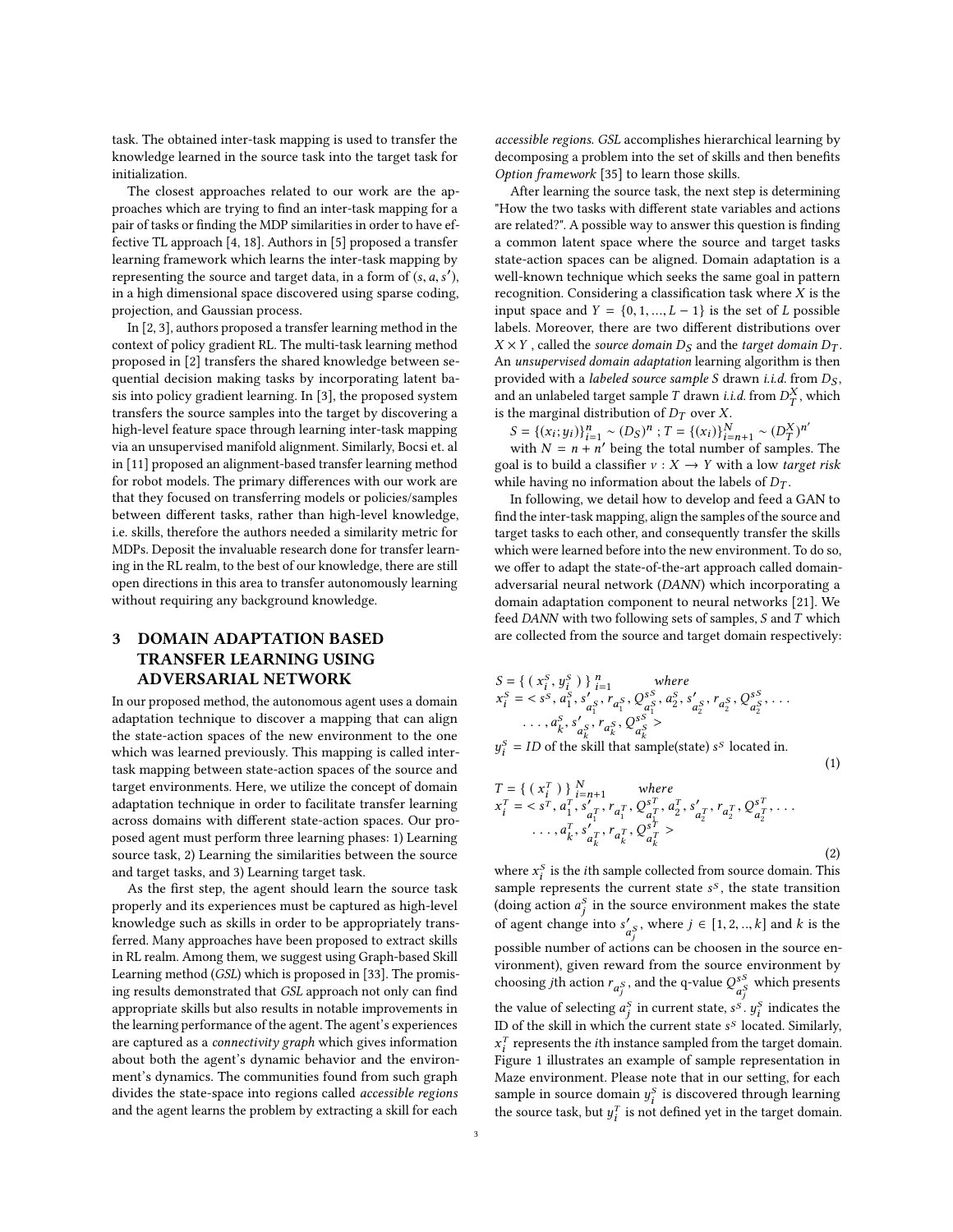Therefore, we utilize DANN as an unsupervised domain adaptation to determine the  $y_i^T$  in the target domain by adapting<br>the source and target domains. Its architecture is shown in the source and target domains. Its architecture is shown in Figure [2.](#page-3-1) It includes three deep neural networks: a deep feature extractor, a deep skill predictor, and a domain classifier.

DANN is motivated and supported by the theory on domain adaptation presented in [\[9,](#page-6-21) [10\]](#page-6-22), "a good representation for crossdomain transfer is one for which an algorithm cannot learn to identify the domain of origin of the input observation. So, the unsupervised domain adaptation architecture (Figure [2\)](#page-3-1) focuses on extracting and learning a feature set which combines both discriminativeness (discriminative for learning the skill of a given state in source environment) and domain-invariance (invariant to the change of domains). It jointly optimizes the underlying feature set as well as two discriminative classifiers operating on this feature set: 1) Skill predictor predicting ID of the skill that a given state located in, and 2) Domain classifier discriminating between the source and the target domains. As proposed in [\[21\]](#page-6-4), DANN uses standard layers and loss functions. It trains using standard backpropagation algorithms based on stochastic gradient descent or its modifications (e.g., SGD with momentum). The domain classifier is connected to the obtained feature set via a gradient reversal layer resulting in the domain-invariant features, means the feature set distribution over the two domains are made similar and as indistinguishable as possible to classify the domain. The optimization of training DANN is as follow:

$$
E(\theta_f, \theta_y, \theta_d) = \frac{1}{n} \sum_{i=1}^n \mathcal{L}_y^i(\theta_f, \theta_y) -
$$
  

$$
\lambda(\frac{1}{n} \sum_{i=1}^n \mathcal{L}_d^i(\theta_f, \theta_y) + \frac{1}{n'} \sum_{i=n+1}^N \mathcal{L}_d^i(\theta_f, \theta_y))
$$
  
(3)

As suggested in [\[21\]](#page-6-4), the saddle point optimizing above equation can be found as a stationary point of the following gradient updates:

$$
\theta_f \leftarrow \theta_f - \mu \left( \frac{\partial \mathcal{L}_y^i}{\partial \theta_f} - \lambda \frac{\partial \mathcal{L}_d^i}{\partial \theta_f} \right) \tag{4}
$$

$$
\theta_y \leftarrow \theta_y - \mu \left( \frac{\partial \mathcal{L}_y^i}{\partial \theta_y} \right) \tag{5}
$$

<span id="page-3-0"></span>

Figure 1: An example of sample representation in Maze environment.

<span id="page-3-1"></span>

Figure 2: The unsupervised domain adaptation architecture includes a deep feature extractor, a deep skill predictor, and a domain classifier connected to the feature extractor via a gradient reversal layer. Gradient reversal ensures that the feature distributions over the two domains are made similar (as indistinguishable as possible for the domain classifier), thus resulting in the domain-invariant features.

$$
\theta_d \leftarrow \theta_d - \mu \lambda \left( \frac{\partial \mathcal{L}_d^i}{\partial \theta_d} \right) \tag{6}
$$

where  $\mu$  is the learning rate. Stochastic estimates of these<br>pdients are used by sampling examples from the data set gradients are used by sampling examples from the data set.

In our proposed approach, the output of first learning phase is a set of skills extracted and learned from the source task and the output of second learning phase is a learned deep neural network which identifies the state-action space mappings. Since in RL literature skills can be formulated using Option framework [\[35\]](#page-7-1) as a well-defined temporal abstraction frameworks extending RL algorithms from primitive actions to time extended activities, our agent uses this framework not only to learn skills in source task and construct its own high level skill hierarchy, but also to transfer them into target task. So, for each skill, an option  $O$  is created and its properties, namely the termination condition  $O_T$ , reward function  $O_R$ , initiation set or learned. Following skill *id* assignment to each sample of the target using  $DANN$  the termination condition  $O<sub>E</sub>$  initiation  $O_I$ , and its internal function approximator should be defined target using DANN, the termination condition  $O_T$ , initiation set  $O_I$ , and reward function  $O_R$  of each option can be defined<br>as suggested in [33]. But, the function approximator of a skill as suggested in [\[33\]](#page-7-2). But, the function approximator of a skill cannot be transferred directly, because its parameters were learned in the source domain, where both state and action spaces are different from the target. To successfully transfer the function approximators, the agent learns skills' function approximators offline by utilizing the output of GANN and the q-value of samples in source task. To negative transferring, we suggest a  $KNN$  based mechanism to eliminate samples whose  $k$ nearest neighbors do not have the same skill id. These samples are considered as negative samples, indeed they may be noisy or border samples and in both cases, it is better to eliminate them.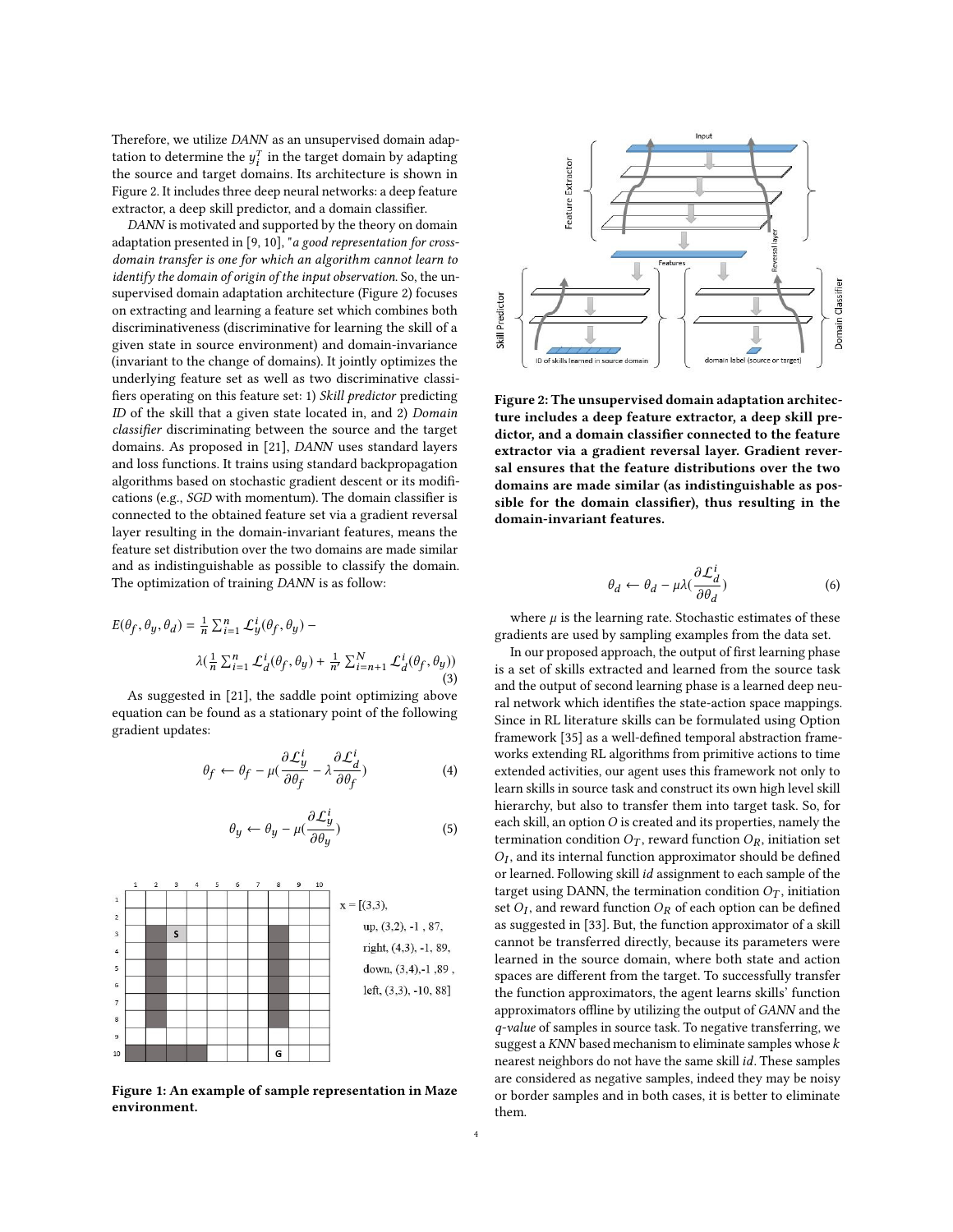In spite of the previous researches that have initiated new option policies using the past experiences, it is indicated in [\[25\]](#page-6-23) that these extra updates may be experimentally confounding. Therefore, we would not directly add the transferred skills to the agent's action repertoire. These skills are firstly considered as gestating skills which are allowed to have a gestating period (e.g., 10 episodes), where they cannot be selected for execution but their policies are updated using off-policy learning. Each gestating skill finishing its gestating period would be added to the agent's action set as a learned skill and assign appropriate initial values as its value. The initial value of a new transferred skill is considered as the maximum of Q values of its border states estimated during the gestating period.

In addition, our proposed method tends to improve the performance agent by transferring the previously learned skills into the new domain. So, It is necessary to find which learned skills, mapped from source to target task through domain adaptation, are admissible for transfer. To answer this question, we calculate a matching-based fitness for all mapped and learned skills in target task. The fitness of each skill is defined as a ratio of its region size in target task to its region size in source task. If the fitness of a skill is greater than a threshold  $\theta$ , it is considered as admissible for transferring, and agent expands its action-value function to include this skill.

#### <span id="page-4-0"></span>4 EXPERIMENTAL RESULTS

We evaluate the performance of our proposed method, namely  $DATA<sub>AN</sub>$ , through several experiments. In the following, we first introduce the test domain and then present the experiments and evaluations on our approach for transfer learning.

We examine our proposed approach using the well-known grid world domain, named Four Room as illustrated in Figure [3.](#page-4-1) The Four Room problem space is four neighbor rooms which are connected to each other with four doors. The agent's discrete state space is shown with grids. In each state four primitive actions are available: moving up or down, turning left or right. If doing each action leads to a wall hit, there is no change in the agent's state and it stays in its previous state. Each episode starts from a start state which is chosen randomly in the start of each episode and finishes when the agent reaches a goal state, which is fixed in all episodes and is shown in green in Figure [3.](#page-4-1) The agent receives a reward -1 for performing each action, -10 for hitting the wall, and +100 for reaching the goal state. Here, To examine our proposed approach, we use a set of different Four Room problems which are different in the locations of obstacles and environment's state space as illustrated in Figure [3.](#page-4-1)

In order to evaluate the effectiveness of our approach, we compare three learners: 1) a standard agent applying  $SARSA(\lambda)$ with linear function approximation using Fourier basis [\[26\]](#page-6-24) as a standard RL method, 2) an agent with the ability of option learning introduced in [\[33\]](#page-7-2), named Graph-based Skill Learning (GSL) agent without using transfer learning, and 3) an agent using the proposed method, named  $DATA_{AN}$ . These agents are configured as 1000 learning episodes, learner Fourier order and option Fourier order are 5 and 3, respectively,  $\lambda$  is 0.9 and  $\alpha$  decreases adaptively [\[15\]](#page-6-25). It is worth mentioning that like

<span id="page-4-1"></span>

Figure 3: Four Room environments with different locations of obstacles and environment's state space.

the standard agent, both  $GSL$  and  $DATA_{AN}$  agents use linear function approximation with Fourier basis. Since each option covers a subspace of the whole problem space, the Fourier order of option's function approximator is smaller than the agent's function approximator. Note that the first 10 episodes of the learning phase of GSL and DATLAN agents are devoted to gathering experiences with random policy ( $\epsilon$ -greedy with  $\epsilon = 1$ ) in order to construct the *connectivity graph* and collect a set of samples used in domain adaptation, respectively. Note that we use the released source code for the Gradient Reversal layer as an extension to Caffe  $[20]$ .<sup>[1](#page-4-2)</sup>

To examine and appraise our approach DATLAN, we consider four transfer learning scenarios to transfer learned skills from an environment as source task to a new environment as target task:

- (1) from  $env_1$  to  $env_2$ : homogeneous TL (adding one room)
- (2) from  $env_1$  to  $env_3$ : homogeneous TL (adding two room)
- (3) from  $env_1$  to  $env_4$ : heterogeneous TL (rotating −90°)
- (4) from  $env_1$  to  $env_5$ : heterogeneous TL (expanding state space with two additional room)

Figure [4](#page-5-0) illustrates the performance of five agents the scenarios mentioned above and the results highlight the competitiveness of our methods in terms of the obtained accumulated rewards during the time to other learners. Besides, Table [1](#page-5-1) shows the comparison of three agents in terms of obtained Return, the average number of steps to reach the goal state and the average number of interaction needed between agent and environments to learn the target task. Decreasing the steps needed to reach the goal state means decreasing interactions of the agent with the environment and increasing learning speed. As expected, the agents, which uses skills,  $(GSL$  and  $DATA_{AN}$ ) learns optimal policies with fewer experiences than the standard agent. In addition,  $DATA_{AN}$  agent needs the fewer interaction with the environment since it benefits transfer learning. For example, GSL and DATLAN agents can respectively learn

<span id="page-4-2"></span> $^{1}$ https : //github.com/ddtm/caffe/tree/grl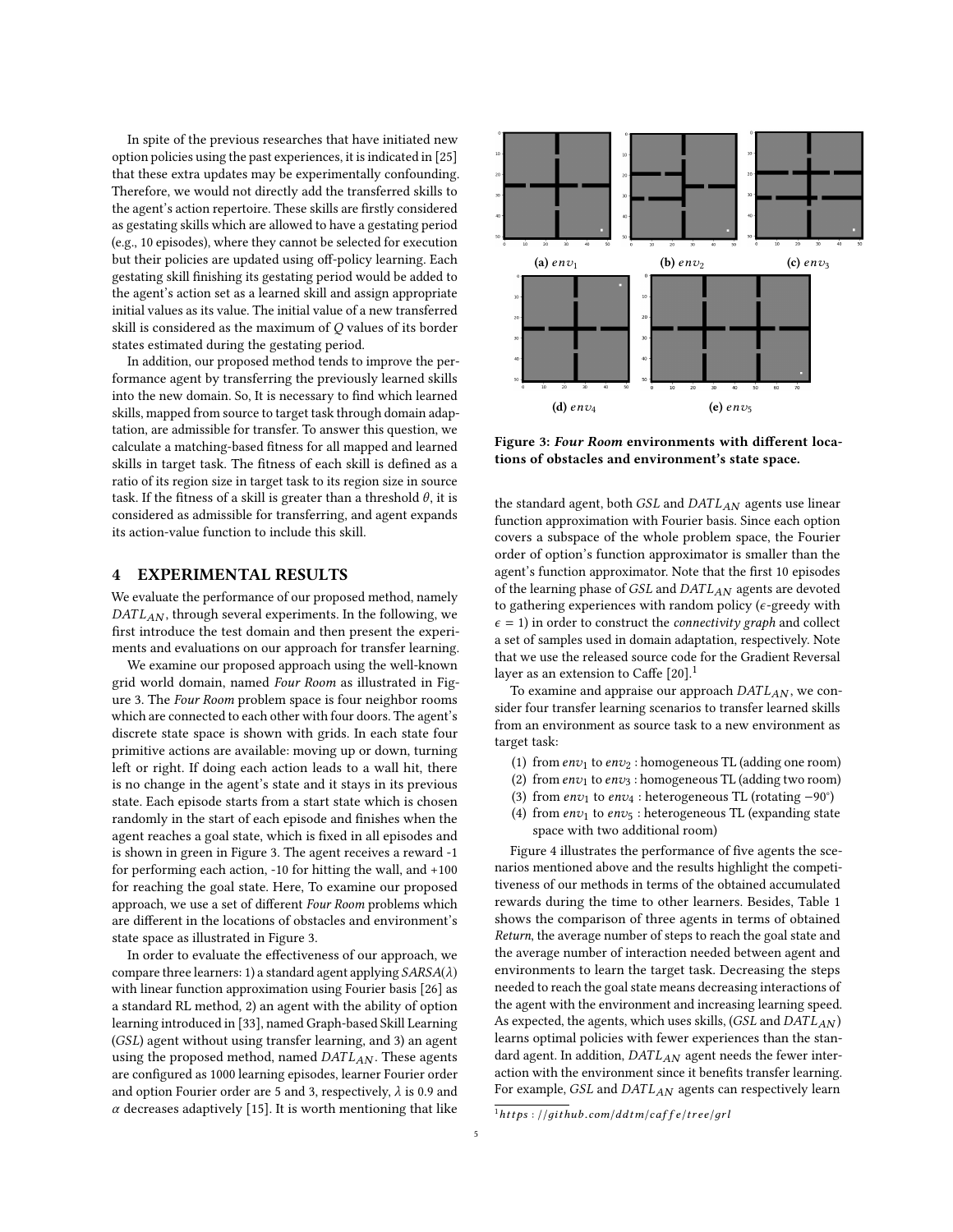<span id="page-5-1"></span>Table 1: Comparison of DATLAN, GSL and SARSA agents in terms of obtained Return, average number of Steps to reach goal state and average number of Interaction between agent and the environment.

|                |                | $DATA_{AN}$ | GSL    | <b>SARSA</b> |
|----------------|----------------|-------------|--------|--------------|
| S <sub>1</sub> | Return         | 916.72      | 916.6  | 916.11       |
|                | # Steps        | 83.28       | 83.4   | 83.89        |
|                | # Interactions | 141095      | 448255 | 653243       |
| $S_2$          | Return         | 906.8       | 906.41 | 906.3        |
|                | # Steps        | 93.2        | 93.59  | 93.7         |
|                | # Interactions | 206715      | 509037 | 758677       |
| $S_3$          | Return         | 916.7       | 916.64 | 916.15       |
|                | # Steps        | 83.3        | 83.36  | 83.85        |
|                | # Interactions | 210309      | 449078 | 653615       |
| $S_4$          | Return         | 890.3       | 862.4  | 836.9        |
|                | # Steps        | 109.7       | 137.6  | 163.1        |
|                | # Interactions | 482422      | 761848 | 857893       |

 $env_2$  in the first scenario with nearly 69% and 22% of the number of interactions which SARSA agents needs. Similarly, in the fourth scenario, agents  $GSL$  and  $DATA_{AN}$  needs nearly 89% and 56% the number of interactions SARSA agents needs to learn  $env_5$ , respectively. Since in the fourth scenario the agent faces heterogeneous transfer learning problem, the ration of the agentâĂŹs interactions decreasing is less than to the one in the first scenario where there is a homogeneous transfer learning problem. The results presented in Figure [4](#page-5-0) and Table [1](#page-5-1) indicate that  $DATA_{AN}$  agent outperforms  $GSL$ one, an agent without utilizing a transfer learning technique, in terms of mentioned metrics.

In this paper, we use four metrics introduced in [\[36\]](#page-7-7) to measure the benefits of transfer: 1) Jumpstart, the improvement of an agent at the initial performance in a target task, 2) Asymptotic Performance, the final performance of a learned agent in a target task, 3) Transfer Ratio, the ratio of the total accumulated reward by the agent benefiting transfer learning to the total accumulated reward by the agent without transfer learning, 4) Time to threshold: the difference of learning time in terms of episodes needed by the agent to achieve a pre-specified performance level in both source and target tasks. As authors claimed [\[36\]](#page-7-7), each metrics has drawbacks and none are sufficient to fully describe the benefits of any transfer methods. Although these metrics seems implicitly evident in Figure [4](#page-5-0) and Table [1,](#page-5-1) they are explicitly outlined in Table [2.](#page-6-27) Note that in calculation of Time to threshold metric, the asymptotic performance of GSL agent is defined as threshold. According to Jumpstart metric, using transfer learning makes  $DATA_{AN}$  agent reach GSL agent's performance before 500 and 640 episodes respectively in homogeneous and heterogeneous problems, while GSL agent achieves this after 1000 episodes. The results indicate that  $DATA_{AN}$  agent outperforms  $GSL$  one, an agent without utilizing a transfer learning technique, in terms of these metrics. The results obtained in Table [2](#page-6-27) demonstrates

<span id="page-5-0"></span>

(d)  $S_4$ : Transferring from  $env_1$  to  $env_5$ 

Figure 4: Comparison of learning performance of three agents: 1) agent with flat policy (Sarsa), 2) GSL agent with the best configuration as suggested in [\[33\]](#page-7-2), and 5) agent using domain adaptation based transfer learning using an adversarial network ( $DATA_{AN}$ ) in the predefined four scenarios.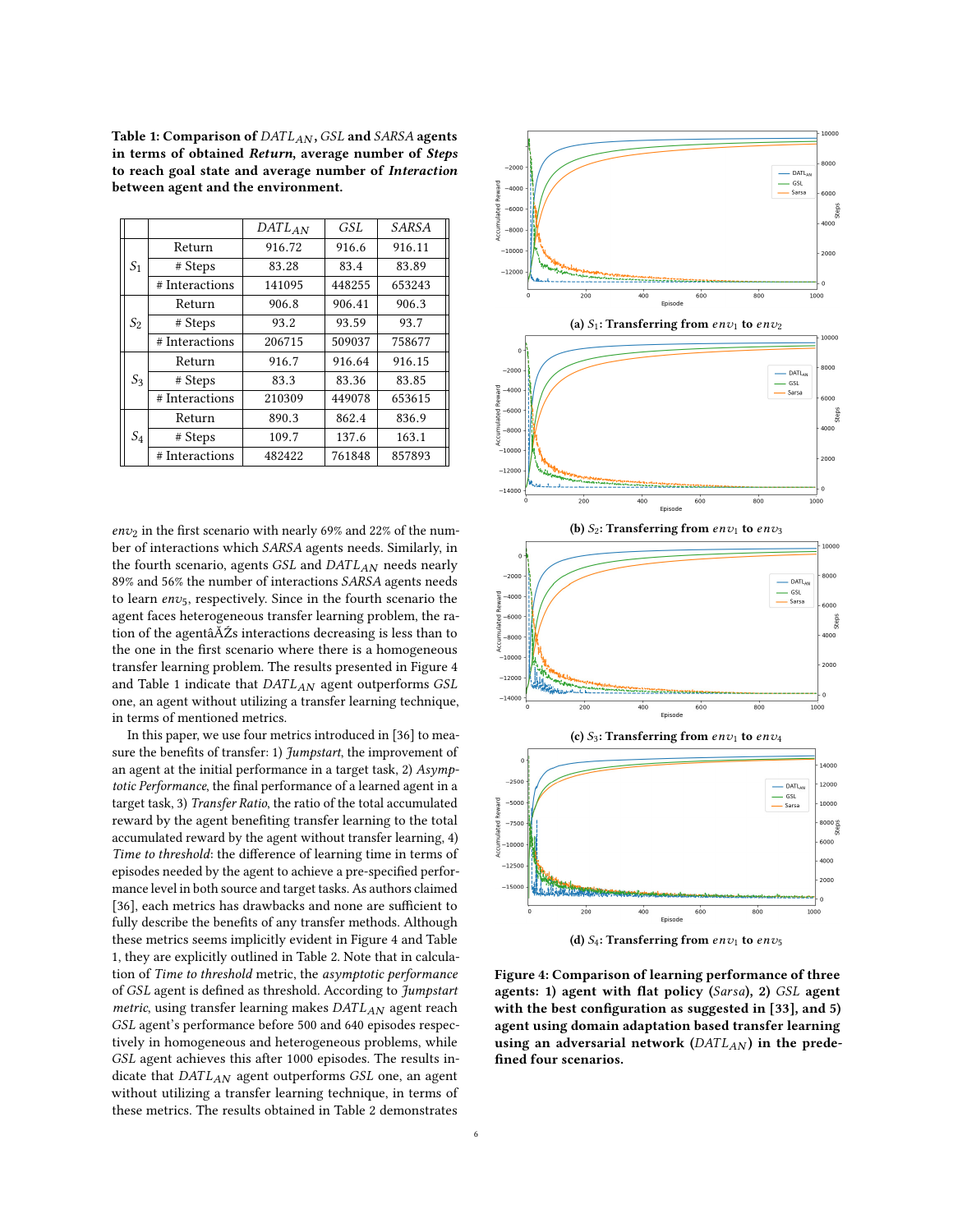|             | S <sub>1</sub> | $S_2$        | S3           | $S_4$        |
|-------------|----------------|--------------|--------------|--------------|
| Jumpstart   | 1286           | 2976         | 679          | 1264         |
|             | $(\pm 208)$    | $(\pm 231)$  | $(\pm 357)$  | $(\pm 392)$  |
| Asymptotic  | 817.55         | 697.38       | 808.39       | 483.37       |
| performance | $(\pm 11)$     | $(\pm 15)$   | $(\pm 19)$   | $(\pm 21)$   |
| Transfer    | 13.98%         | 16.95%       | 13.86%       | 15.37%       |
| ratio       | $(\pm 0.01)$   | $(\pm 0.02)$ | $(\pm 0.02)$ | $(\pm 0.01)$ |
| Time to     | 232            | 441          | 528          | 631          |
| threshold   | $(\pm 19)$     | $(\pm 31)$   | $(\pm 56)$   | $(\pm 71)$   |

<span id="page-6-27"></span>Table 2: The average and standard deviation of metrics (introduced in [\[36\]](#page-7-7)) for proposed method over 30 independent runs.

that  $DATA<sub>AN</sub>$  agent benefits transfer learning to learn target task better in terms of mentioned metrics.

#### <span id="page-6-7"></span>5 CONCLUSION

In this paper, we proposed a novel domain adaptation based transfer learning method using Adversarial Networks, named  $DATA_{AN}$ . A DAT $L_{AN}$  based agent learns source task by extracting learned skills as high-level knowledge to be leveraged in new target task. To do so, it firstly utilizes GSL framework, which was proposed in [\[33\]](#page-7-2), to discover abstract skills as highlevel knowledge by constructing connectivity graph as a model to capture agent's experiences and the environment's dynamics. After learning the source task,  $DATA_{AN}$  deploys a wellknown domain-adversarial learning named DANN, to find a feature space where the transition samples collected from both source and target tasks are related, and consequently find a given target sample would be located to which learned skill and assign it the right skill id. Having these mappings helps the agent to be able to apply skills that are learned previously in source task into a new but related heterogeneous task. We examined our method in four scenarios containing a wellknown four-room test domain in RL. The defined scenarios contain either homogeneous or heterogeneous problems. The promising results indicate that transferring skills as a highlevel knowledge from the source task to target task by using domain adaptation technique is lucrative.

In the future, we plan to extend our transfer learning framework to be applicable in continuous domains where the standard RL methods are restricted by the required learning time and the curse of dimensionality. Besides, our current transfer learning approach only considers one source. It can be extended to utilize high-level knowledge from multiple source domains. One potential solution is to assign different weights to the learned skills obtained from different tasks based on their fitness.

#### **REFERENCES**

- <span id="page-6-1"></span>[1] David Abel, Yuu Jinnai, Sophie Yue Guo, George Konidaris, and Michael Littman. 2018. Policy and Value Transfer in Lifelong Reinforcement Learning. In International Conference on Machine Learning. 20–29.
- <span id="page-6-18"></span>[2] Haitham Bou Ammar, Eric Eaton, Paul Ruvolo, and Matthew Taylor. 2014. Online multi-task learning for policy gradient methods. In Proceedings of

the 31st International Conference on Machine Learning (ICML-14). 1206– 1214.

- <span id="page-6-19"></span>[3] Haitham Bou Ammar, Eric Eaton, Paul Ruvolo, and Matthew E Taylor. 2015. Unsupervised cross-domain transfer in policy gradient reinforcement learning via manifold alignment. In Proc. of AAAI.
- <span id="page-6-15"></span>[4] Haitham Bou Ammar, Eric Eaton, Matthew E Taylor, Decebal Constantin Mocanu, Kurt Driessens, Gerhard Weiss, and Karl Tuyls. 2014. An automated measure of MDP similarity for transfer in reinforcement learning. In Workshops at the Twenty-Eighth AAAI Conference on Artificial Intelligence.
- <span id="page-6-17"></span>[5] Haitham B Ammar, Karl Tuyls, Matthew E Taylor, Kurt Driessens, and Gerhard Weiss. 2012. Reinforcement learning transfer via sparse coding. In Proceedings of the 11th International Conference on Autonomous Agents and Multiagent Systems-Volume 1. International Foundation for Autonomous Agents and Multiagent Systems, 383–390.
- <span id="page-6-8"></span>Mehran Asadi and Manfred Huber. 2007. Effective Control Knowledge Transfer Through Learning Skill and representation hierarchies. In 20th International Joint Conference on Artificial Intelligence. 2054–2059.
- <span id="page-6-9"></span>Mehran Asadi and Manfred Huber. 2015. A Dynamic Hierarchical Task Transfer in Multiple Robot Explorations. In Proceedings on the International Conference on Artificial Intelligence (ICAI), Vol. 8. 22–27.
- <span id="page-6-2"></span>[8] André Barreto, Will Dabney, Rémi Munos, Jonathan J Hunt, Tom Schaul, Hado P van Hasselt, and David Silver. 2017. Successor features for transfer in reinforcement learning. In Advances in neural information processing systems. 4055–4065.
- <span id="page-6-21"></span>[9] Shai Ben-David, John Blitzer, Koby Crammer, Alex Kulesza, Fernando Pereira, and Jennifer Wortman Vaughan. 2010. A theory of learning from different domains. Machine learning 79, 1-2 (2010), 151–175.
- <span id="page-6-22"></span>[10] Shai Ben-David, John Blitzer, Koby Crammer, and Fernando Pereira. 2007. Analysis of representations for domain adaptation. In Advances in neural information processing systems. 137–144.
- <span id="page-6-20"></span>[11] Botond Bocsi, Lehel Csató, and Jochen Peters. 2013. Alignment-based transfer learning for robot models. In Neural Networks (IJCNN), The 2013 International Joint Conference on. IEEE, 1–7.
- <span id="page-6-13"></span>[12] Luiz A Celiberto Jr, Jackson P Matsuura, Ramon Lopez De Mantaras, and Reinaldo AC Bianchi. 2011. Using cases as heuristics in reinforcement learning: a transfer learning application. In IJCAI Proceedings-International Joint Conference on Artificial Intelligence, Vol. 22. 1211.
- <span id="page-6-14"></span>[13] Qiao Cheng, Xiangke Wang, and Lincheng Shen. 2017. An autonomous inter-task mapping learning method via artificial neural network for transfer learning. In Robotics and Biomimetics (ROBIO), 2017 IEEE International Conference on. IEEE, 768–773.
- <span id="page-6-12"></span>[14] Qiao Cheng, Xiangke Wang, and Lincheng Shen. 2017. Transfer learning via linear multi-variable mapping under reinforcement learning framework. In Control Conference (CCC), 2017 36th Chinese. IEEE, 8795–8799.
- <span id="page-6-25"></span>[15] William Dabney and Andrew G Barto. 2012. Adaptive Step-Size for Online Temporal Difference Learning. (2012).
- <span id="page-6-10"></span>[16] Anestis Fachantidis, Ioannis Partalas, Matthew E Taylor, and Ioannis Vlahavas. 2011. Transfer learning via multiple inter-task mappings. In European Workshop on Reinforcement Learning. Springer, 225–236.
- <span id="page-6-11"></span>[17] Anestis Fachantidis, Ioannis Partalas, Matthew E Taylor, and Ioannis Vlahavas. 2015. Transfer learning with probabilistic mapping selection. Adaptive Behavior 23, 1 (2015), 3–19.
- <span id="page-6-16"></span>[18] Norm Ferns, Prakash Panangaden, and Doina Precup. 2011. Bisimulation metrics for continuous Markov decision processes. SIAM J. Comput. 40, 6 (2011), 1662–1714.
- <span id="page-6-5"></span>[19] Yaroslav Ganin and Victor Lempitsky. 2014. Unsupervised domain adaptation by backpropagation. arXiv preprint arXiv:1409.7495 (2014).
- <span id="page-6-26"></span>[20] Yaroslav Ganin and Victor S. Lempitsky. 2015. Unsupervised Domain Adaptation by Backpropagation. In ICML.
- <span id="page-6-4"></span>[21] Yaroslav Ganin, Evgeniya Ustinova, Hana Ajakan, Pascal Germain, Hugo Larochelle, François Laviolette, Mario Marchand, and Victor Lempitsky. 2016. Domain-adversarial training of neural networks. The Journal of Machine Learning Research 17, 1 (2016), 2096–2030.
- <span id="page-6-3"></span>[22] Ian Goodfellow, Jean Pouget-Abadie, Mehdi Mirza, Bing Xu, David Warde-Farley, Sherjil Ozair, Aaron Courville, and Yoshua Bengio. 2014. Generative adversarial nets. In Advances in neural information processing systems. 2672– 2680.
- <span id="page-6-6"></span>[23] Judy Hoffman, Eric Tzeng, Trevor Darrell, and Kate Saenko. 2017. Simultaneous deep transfer across domains and tasks. In Domain Adaptation in Computer Vision Applications. Springer, 173–187.
- <span id="page-6-0"></span>[24] George Konidaris and Andrew G Barto. 2009. Skill discovery in continuous reinforcement learning domains using skill chaining. In Advances in neural information processing systems. 1015–1023.
- <span id="page-6-23"></span>[25] George Konidaris, Scott Kuindersma, Roderic Grupen, and Andrew Barto. 2011. CST : Constructing Skill Trees by Demonstration. In Proceedings of the ICML Workshop on New Developments in Imitation Learning.
- <span id="page-6-24"></span>[26] George Konidaris, Philip Thomas, Sarah Osentoski, and Philip Thomas. 2011. Value Function Approximation in Reinforcement Learning using the Fourier Basis. Proceedings of the Twenty-Fifth Conference on Artificial